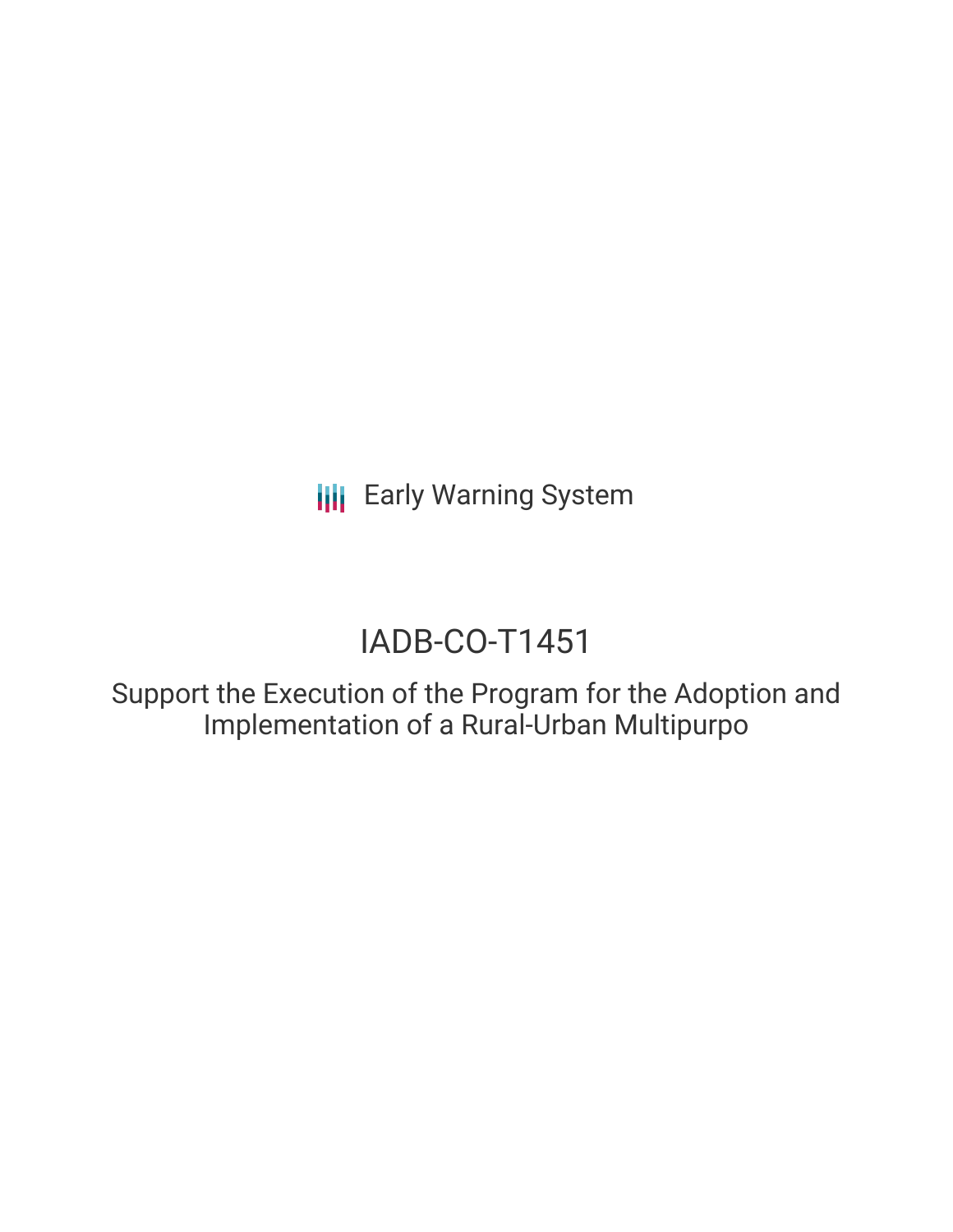

#### Early Warning System Support the Execution of the Program for the Adoption and Implementation of a Rural-Urban Multipurpo IADB-CO-T1451

| <b>Countries</b>               | Colombia                                  |
|--------------------------------|-------------------------------------------|
| <b>Financial Institutions</b>  | Inter-American Development Bank (IADB)    |
| <b>Status</b>                  | Approved                                  |
| <b>Bank Risk Rating</b>        | C                                         |
| <b>Voting Date</b>             | 2019-10-29                                |
| <b>Borrower</b>                | Government of Colombia                    |
| <b>Sectors</b>                 | Law and Government, Technical Cooperation |
| <b>Investment Type(s)</b>      | Grant                                     |
| <b>Investment Amount (USD)</b> | \$ 0.20 million                           |
| <b>Project Cost (USD)</b>      | $$0.20$ million                           |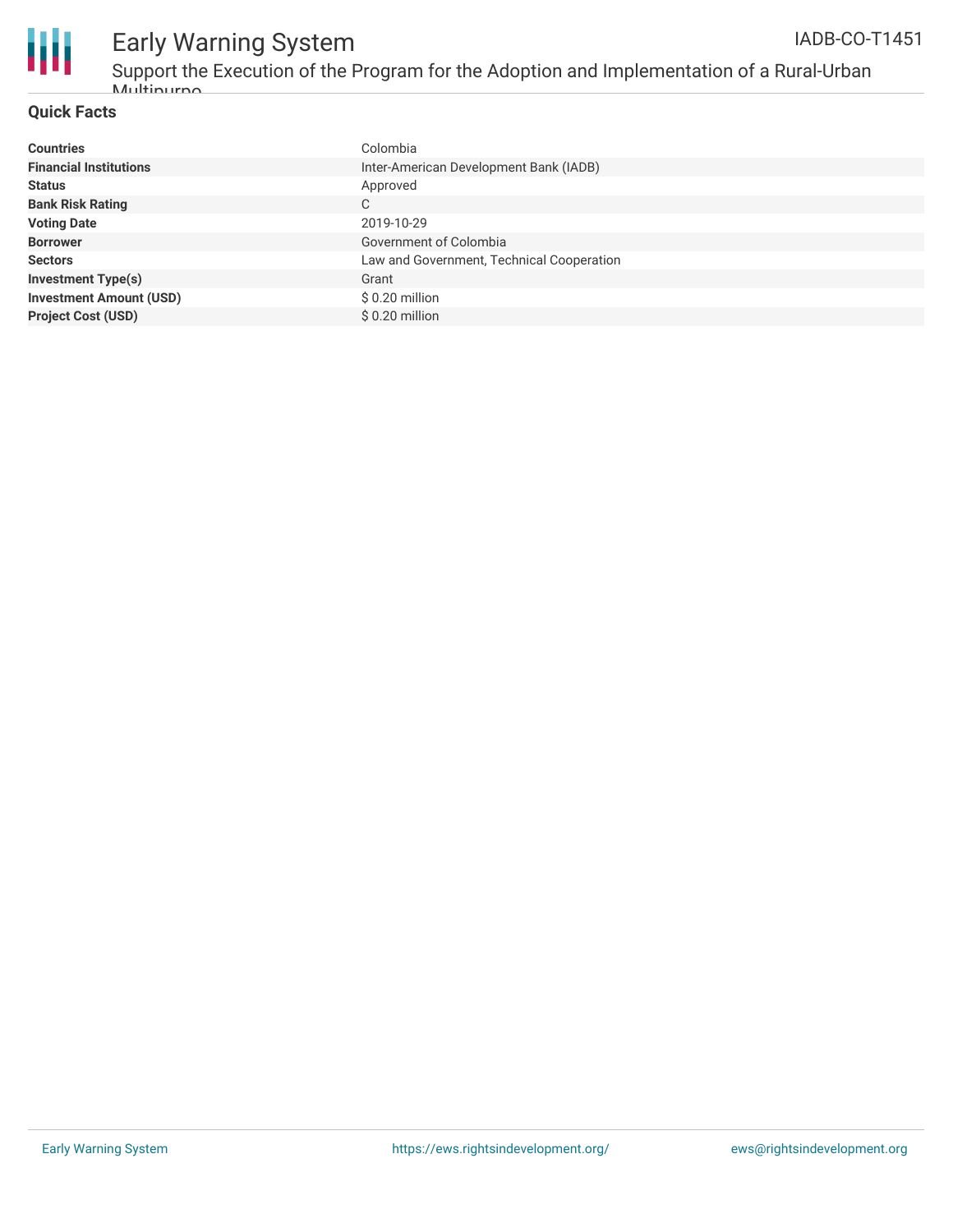

#### Early Warning System Support the Execution of the Program for the Adoption and Implementation of a Rural-Urban Multipurpo IADB-CO-T1451

### **Project Description**

According to the bank, the project aims to contribute to generation of technical capacities and management mechanisms required for the territorial implementation of Multipurpose Cadastre. Specific objectives: (i) training to municipal technicians in concept and use of Multipurpose Cadastre; (ii) support the establishment of the organizational structure for the implementation of the Programme in the national and territorial level; and (iii) design an user system to manage suggestions, requests and complaints regarding the execution of Program for the Adoption and Implementation of a Rural-Urban Multipurpose Cadastre in Colombia.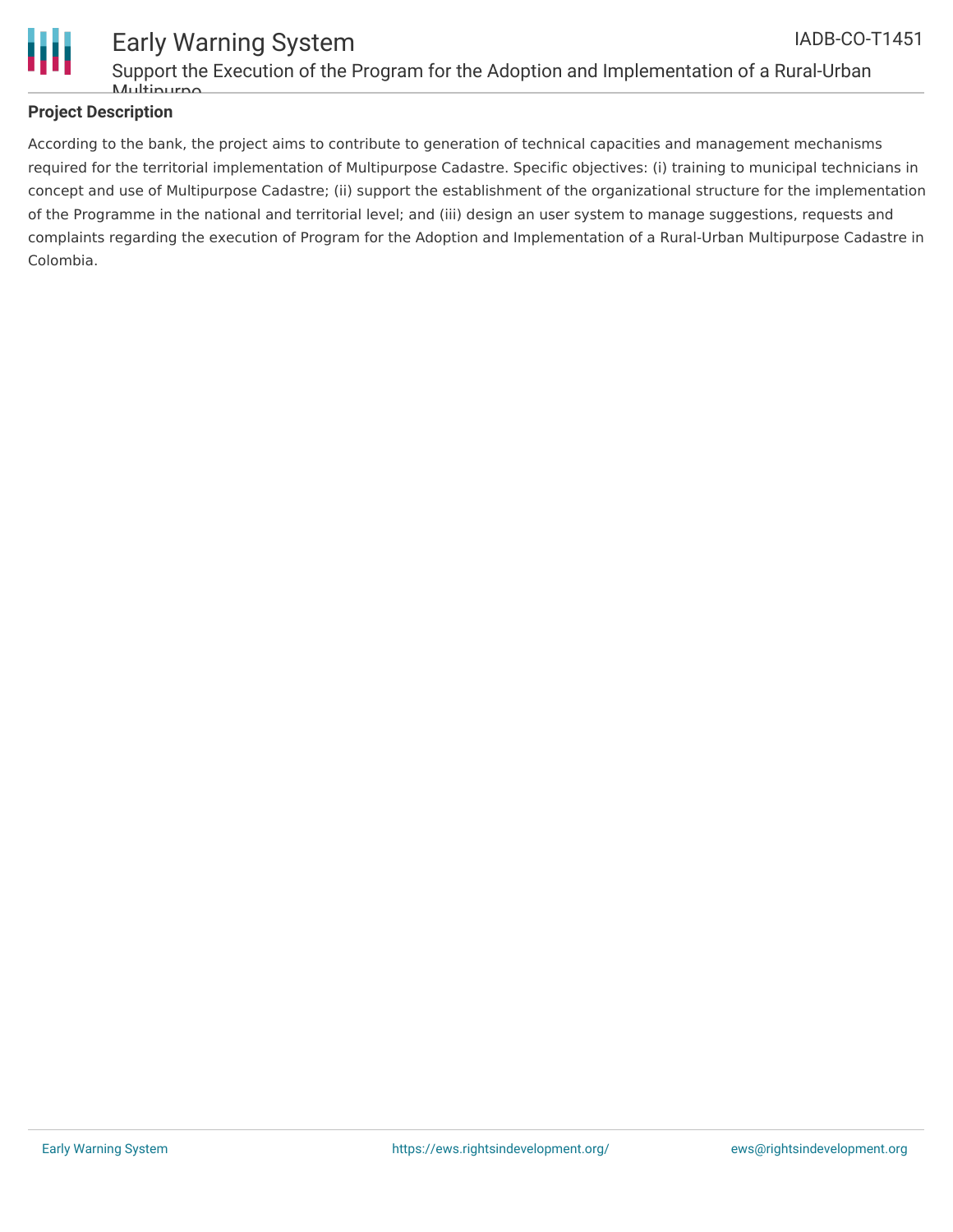

## Early Warning System

Support the Execution of the Program for the Adoption and Implementation of a Rural-Urban Multipurpo

#### **Investment Description**

• Inter-American Development Bank (IADB)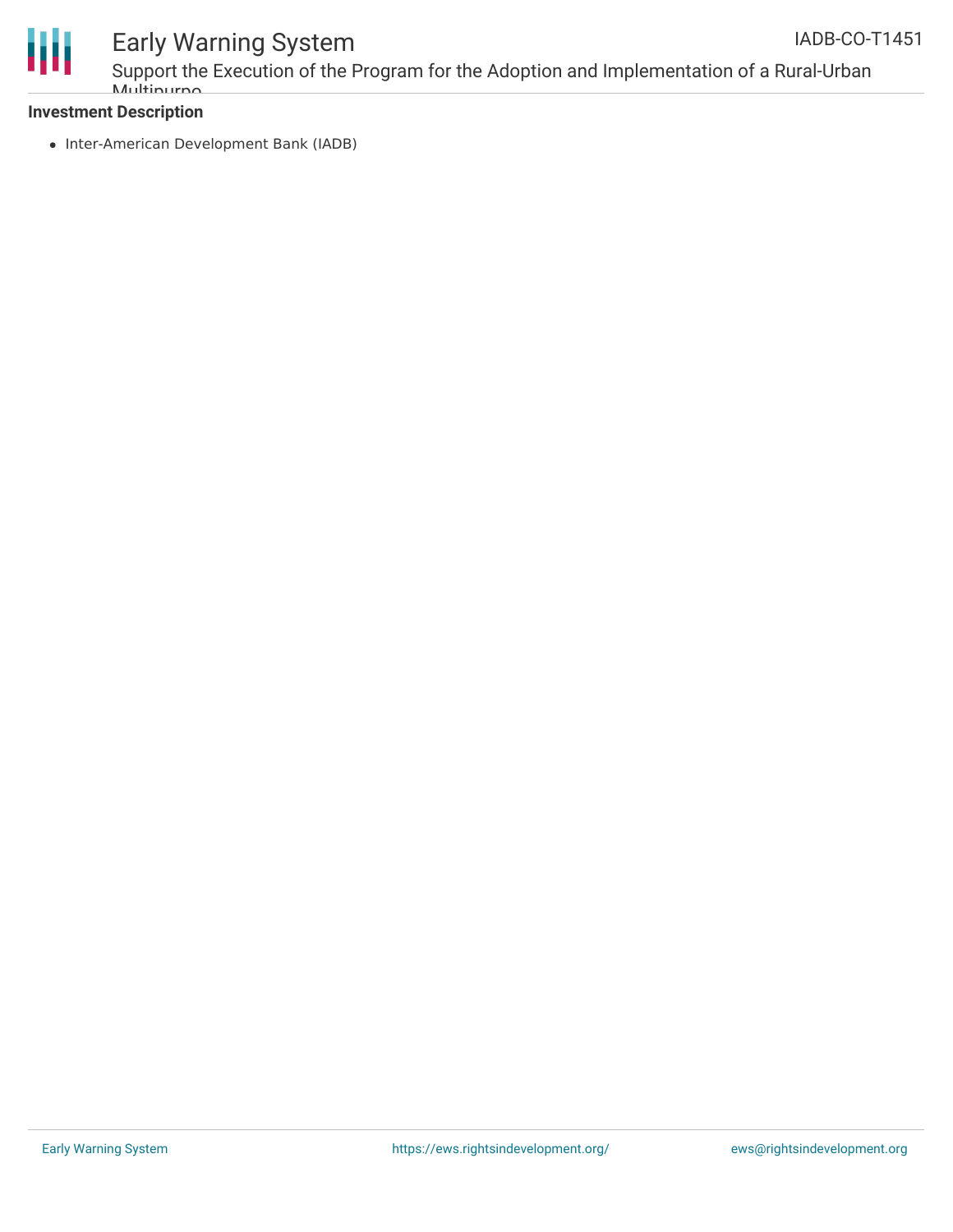

### **Contact Information**

#### ACCOUNTABILITY MECHANISM OF IADB

The Independent Consultation and Investigation Mechanism (MICI) is the independent complaint mechanism and fact-finding body for people who have been or are likely to be adversely affected by an Inter-American Development Bank (IDB) or Inter-American Investment Corporation (IIC)-funded project. If you submit a complaint to MICI, they may assist you in addressing the problems you raised through a dispute-resolution process with those implementing the project and/or through an investigation to assess whether the IDB or IIC is following its own policies for preventing or mitigating harm to people or the environment. You can submit a complaint by sending an email to MICI@iadb.org. You can learn more about the MICI and how to file a complaint at http://www.iadb.org/en/mici/mici,1752.html (in English) or http://www.iadb.org/es/mici/mici,1752.html (Spanish).